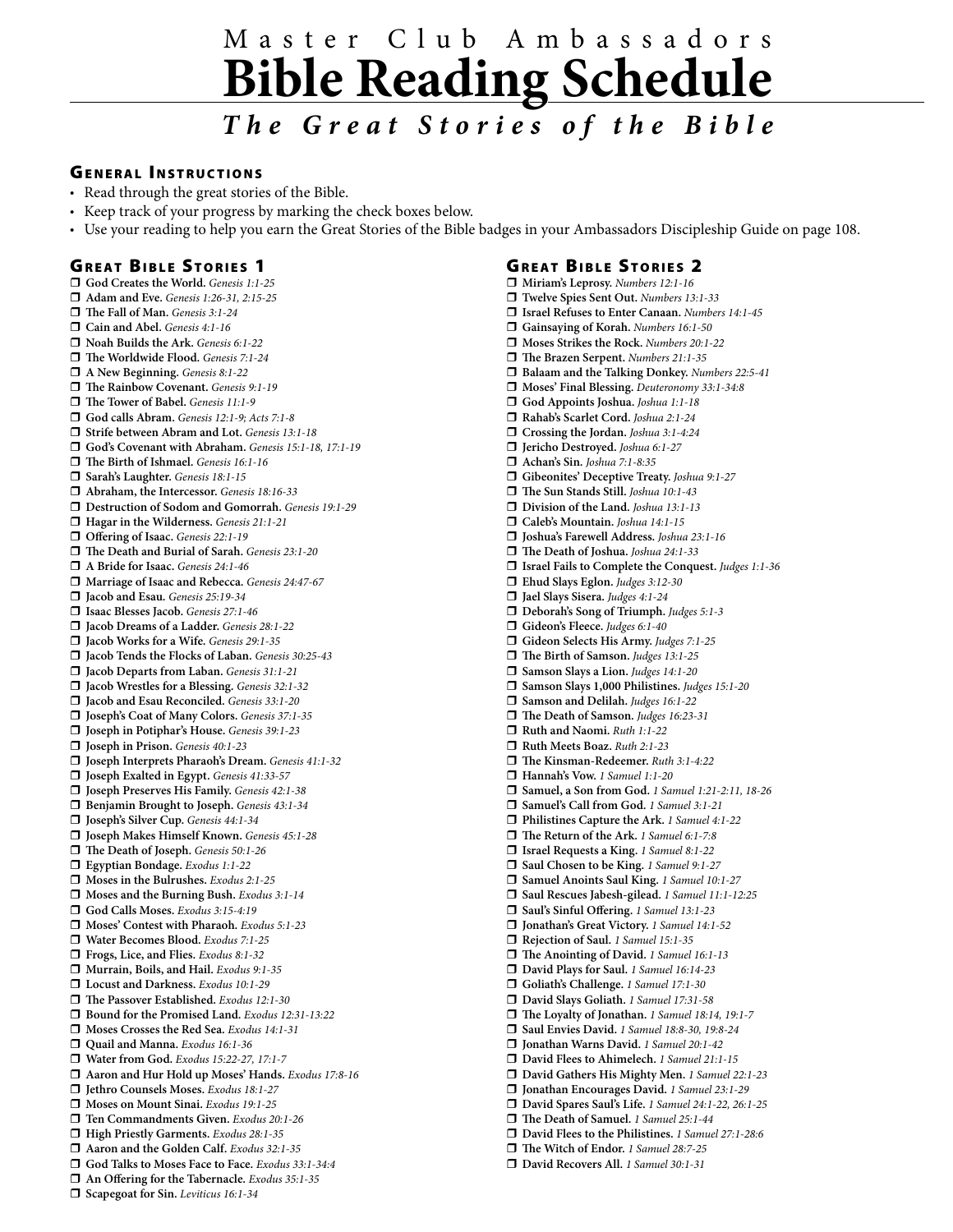# M a s t e r C l u b A m b a s s a d o r s **Bible Reading Schedule**

### *T h e G r e a t S t o r i e s o f t h e B i b l e*

#### **GREAT BIBLE STORIES 3**

r **The Death of Saul.** *1 Samuel 31:1-2 Samuel 1:17* r **David Anointed King of Judah.** *2 Samuel 2:1-32* r **David Anointed King of Israel.** *2 Samuel 5:1-25* r **The Ark Comes to Jerusalem.** *2 Samuel 6:1-23* r **David Desires to Build God's House.** *2 Samuel 7:17; 1 Chronicles 17:1-27* r **David's Goodness to Mephibosheth.** *2 Samuel 9:1-13* r **David's Sin with Bathsheba.** *2 Samuel 11:1-27* r **Nathan Rebukes David.** *2 Samuel 12:1-25* r **David Suffers for His Sin.** *2 Samuel 13:1-39* r **Absalom Returns.** *2 Samuel 14:1-33; 15:1-13* r **David Flees From Absalom.** *2 Samuel 15:14-30* r **David is Warned.** *2 Samuel 15:31-37; 17:1-23* r **The Death of Absalom.** *2 Samuel 18:1-32* r **David Mourns Over Absalom.** *2 Samuel 18:33-19:43* r **Rizpah's Sons Hanged.** *2 Samuel 21:1-14* r **David Purchases Araunah's Threshing Floor.** *2 Samuel 24:1-25* □ Solomon Appointed King. 1 Kings 1:1-40 □ David's Charge to Solomon. *1 Kings 2:1-27* □ Solomon's Choice. *1 Kings 3:1-15* □ Solomon's Wisdom Tested. 1 Kings 3:16-28 □ Building God's Temple. *1 Kings 6:1-38* r **The Ark Brought to the Temple.** *1 Kings 8:1-21* r **Solomon Dedicates the Temple.** *1 Kings 8:22-66* r **The Queen of Sheba Visits Solomon.** *1 Kings 10:1-13; 2 Chronicles 9:1-12* r **Solomon's Heart Turned From Jehovah.** *1 Kings 11:1-25* □ Rise of Jeroboam. *1 Kings 11:26 - 12:15* r **The Kingdom Divided.** *1 Kings 12:16-33; 2 Kings 17:20-23* r **The Prophet Slain by a Lion.** *1 Kings 13:11-34* r **Abijah's Prophesy against Jeroboam.** *1 Kings 14:1-31* r **Elijah Fed by Ravens.** *1 Kings 17:1-7* r **Elijah and the Widow's Son.** *1 Kings 17:8-24* r **Elijah Meets Ahab.** *1 Kings 18:1-20* r **Elijah Calls Fire from Heaven.** *1 Kings 18:21-46* r **Elisha and the Still Small Voice.** *1 Kings 19:1-21* r **Ahab Spares Ben-hadad.** *1 Kings 20:23-43* r **Naboth's Vineyard.** *1 Kings 21:1-29* □ Micaiah Tells the Truth. *1 Kings 22:1-28* r **Ahab Dies in Disguise.** *1 Kings 22:29-40* r **Elijah Destroys the Messengers of Ahaziah.** *2 Kings 1:1-18* r **Elijah Taken in a Fiery Chariot.** *2 Kings 2:1-14* □ Healing of the Water. 2 Kings 2:15-25 r **Elisha's Miracle with the Widow's Oil.** *2 Kings 4:17* □ A Prophet's Chamber. 2 Kings 4:8-17 r **Restoration of the Widow's Son.** *2 Kings 4:18-37* r **Naaman and the Little Maid.** *2 Kings 5:1-9* r **Gehazi, the Greedy Servant.** *2 Kings 5:20-27* r **The Floating Axe Head.** *2 Kings 6:1-7* r **Elisha and God's Army.** *2 Kings 6:8-23* r **Famine Strikes Samaria.** *2 Kings 6:24 – 7:2* r **Four Leprous Men.** *2 Kings 7:3-20* r **The Death of Ben-hadad.** *2 Kings 8-7-29* r **Jehu Anointed King.** *2 Kings 9:1-13* □ The Death of Jezebel. 2 Kings 9:14-37 r **Joash Becomes King of Judah.** *2 Kings 11:1-21* r **The Death of Elisha.** *2 Kings 13:1-25* r **Slaying of 10,000 at Salen.** *2 Kings 14:5-7* r **Assyian Exile.** *2 Kings 17:1-41*

#### r **Nebuchadnezzar Conquers Jerusalem.** *2 Kings 24:1-20*

#### **GREAT BIBLE STORIES 4**

r **Asa's Obedient Reign.** *2 Chronicles 14:1 – 16:14*

- r **Jehoshaphat Proclaims a Fast.** *2 Chronicles 20:1-37*
- r **Jehoram's Reign.** *2 Chronicles 21:1-20*
- r **Joash Repairs God's Temple.** *2 Chronicles 24:1-27*
- r **Amaziah's Reign.** *2 Chronicles 25:1-28* r **Uzziah's Reign.** *2 Chronicles 26:1-23*
- r **Hezekiah Ministers in the Temple.** *2 Chronicles 29:1-36*
- r **The Destruction of Sennacherib's Host.** *2 Chronicles 32:1-33*
- □ Manasseh's Reign. 2 Chronicles 33:1-20
- 
- r **Josiah Purges the Land.** *2 Chronicles. 34:1-33* r **The Death of Josiah.** *2 Chronicles 35:20-27; 2 Kings 23:28-30*
- r **The Exiles Return to Jerusalem.** *2 Chronicles 36:22-23; Ezra 1:1 2:35*
- r **Rebuilding of the Temple Begins.** *Ezra 3:1-13, Haggai 1:1 2:23*
- r **Artaxerxes Orders the Work to Cease.** *Ezra 4:1-24*
- □ The Temple Finished. *Ezra 6:1-22*
- r **Nehemiah Goes to Jerusalem.** *Nehemiah 1:1 2:8*
- r **Nehemiah Prepares to Rebuild.** *Nehemiah 2:9 3:32*
- r **Nehemiah Faces Opposition.** *Nehemiah 4:1-23*
- r **Ezra Read the Law.** *Nehemiah 8:1-18*
- 
- r **Queen Vashti Rejected.** *Esther 1:1-22*
- r **Esther Chosen to be Queen.** *Esther 2:1-23*
- r **Haman's Plot against the Jews.** *Esther 3:1-15*
- r **Esther's Choice.** *Esther 4:1-17* r **Esther's Request.** *Esther 5:1-14*
- r **Haman Humbled Before Mordecai.** *Esther 6:1-14*
- 
- r **The Death of Haman.** *Esther 7:1-10* r **Feast of Purim Instituted.** *Esther 9:1-10:3*
- r **Upright Job.** *Job 1:1-22*
- r **Satan Afflicts Job.** *Job 2:1-13*
- r **Job Longs for Death.** *Job 3:1-26*
- r **Job's Trial of Faith .Job 23:1-17**
- r **God Doubles Job's Possessions.** *Job 42:1-17*
- r **Isaiah's Call.** *Isaiah 6:1-13*
- r **Immanuel Promised.** *Isaiah 7:1-25*
- r **God Extends Hezekiah's Life.** *Isaiah 38:1-22*
- r **God's Call to Jeremiah.** *Jeremiah 1:1-19*
- r **Jeremiah's Girdle.** *Jeremiah 13:1-27*
- r **Clay in the Potter's Hand.** *Jeremiah 18:1-23*
- □ Restoration of the Scattered Flock. *Jeremiah 24:1-10*
- r **Baruch Reads God's Word.** *Jeremiah 36:1-32*
- r **Jeremiah Imprisoned.** *Jeremiah 37:1-21*
- r **Zedekiah Seeks Jeremiah's Counsel.** *Jeremiah 38:14-28*
- r **Jeremiah Freed.** *Jeremiah 39:1-18*
- r **Ezekiel's Vision.** *Ezekiel 1:1-28*
- r **Ezekiel Sent to Israel.** *Ezekiel 2:1-10*
- r **Ezekiel Lying on His Side.** *Ezekiel 4:1-17*
- r **The Valley of Dry Bones.** *Ezekiel 37:1-14*
- r **Daniel Refuses the King's Meat.** *Daniel 1:1-21*
- r **Daniel Interprets Nebuchadnezzar's Dream.** *Daniel 2:1-49*
- r **The Fiery Furnace.** *Daniel 3:1-30*
- r **Nebuchadnezzar's Dream of the Tree.** *Daniel 4:1-37*
- □ Handwriting on the Wall. *Daniel 5:1-31*
- r **Daniel in the Den of Lions.** *Daniel 6:1-28*
- r **Hosea and Gomer.** *Hosea 1:1-11, 3:1-5*
- r **The Prophet Amos Preaches.** *Amos 1:1-12, 5:1-27*
- r **Jonah Runs From God.** *Jonah 1:1-17*
- r **Jonah in the Belly of the Fish.** *Jonah 2:1-10*
- r **Jonah Preaches in Nineveh.** *Jonah 3:1-10*
- r **Jonah and the Withered Gourd.** *Jonah 4:1-11*
- r **Prepare for the Messiah.** *Malachi 3:1-6*
- r **The Birth of John the Baptist Announced.** *Luke 1:25*
- r **The Birth of Christ Announced to Mary.** *Luke 1:26-38*
- r **Mary Visits Elizabeth.** *Luke 1:39-56*
- r **The Birth of John the Baptist.** *Luke 1:39-56*
- □ Angel Appears to Joseph. *Matthew 1:18-25*